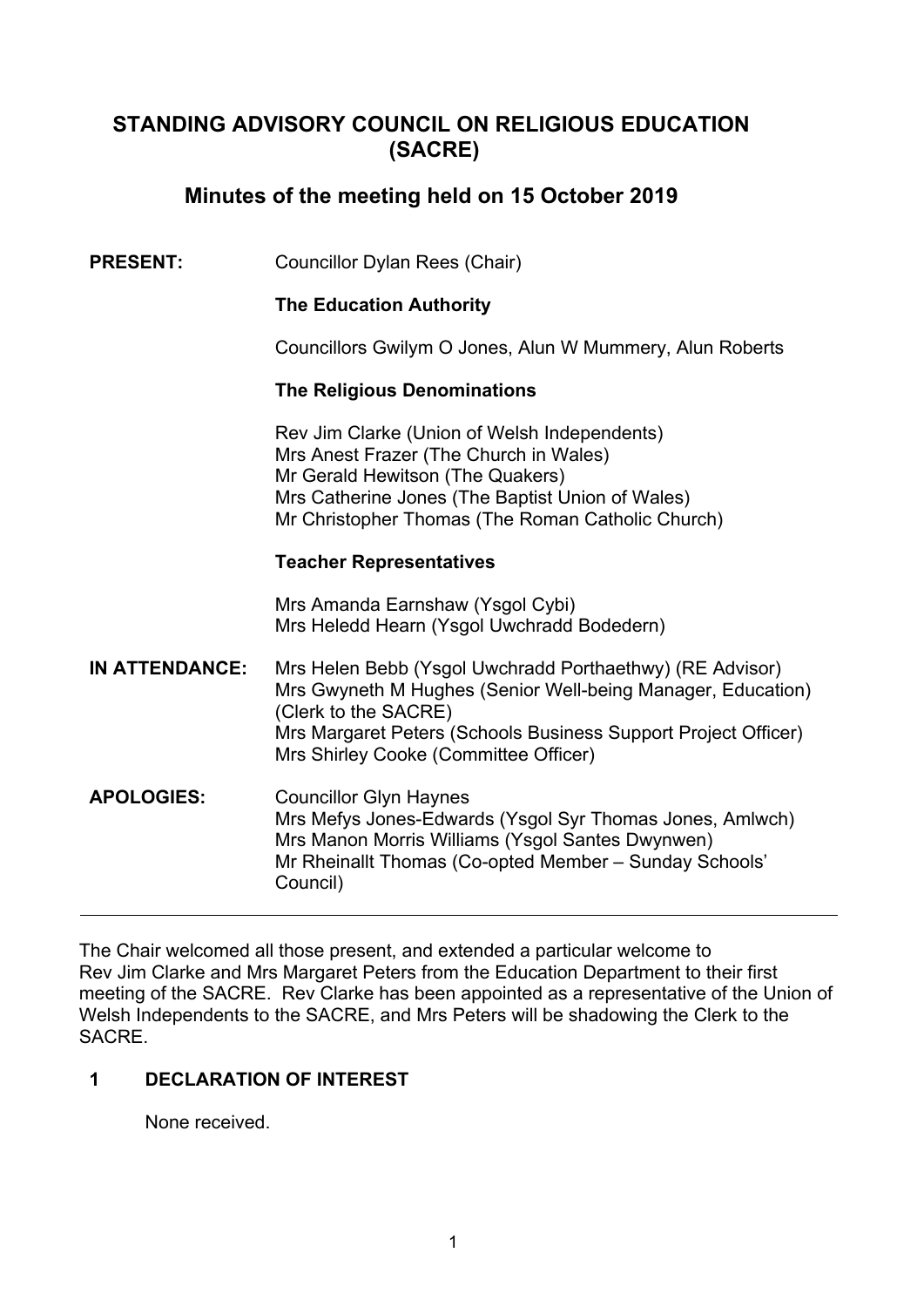# **2 MINUTES**

The minutes of the previous meeting of the SACRE held on 9 July 2019 were presented and confirmed as correct.

## **Matters arising from the minutes:-**

• It was confirmed that the SACRE members have agreed to include members from other religious denominations on the Committee.

• With reference to the SACRE's two vacant seats, the Chair reported that he would pursue the matter of the vacancy for an elected Member of the Council. Rev Jim Clarke has offered to raise the issue of the vacant seat for a representative from the Presbyterian Church with the Church.

• It was confirmed that the Clerk to the SACRE has targeted one catchment area in relation to requesting schools' self-evaluation reports.

• It was noted that the SACRE's response to the questionnaire on the Draft Curriculum for Wales 2022 has been forwarded to Welsh Government.

• The Chair and Clerk to the SACRE provided feedback from the WASACRE meeting they attended in Conwy on 28 June 2019. It was noted that WASACRE has been lobbying the Minister for Education to invest money to fund consultants to provide specialist advice and guidance to SACREs across Wales in relation to the new curriculum. Discussion also focused on the work involved in preparing the Supporting Framework for RE to accompany the new curriculum.

• The Chair confirmed that he will be visiting Ysgol Talwrn next week to observe Collective Worship at the school. He urged the SACRE members to arrange visits to local schools in their areas; to observe Collective Worship sessions, view pupils' workbooks, speak to the children, then report back to the SACRE on their findings.

The SACRE discussed the option of adopting a more structured, formal approach to record school visits, and provide feedback for monitoring purposes. It was suggested that the template prepared previously by Miss Bethan James to record Collective Worship be reviewed and updated to record school visits.

• The RE Advisor shared copies of last year's Welsh and English RE GCSE and A Level Philosophy and Ethics examination papers to familiarise the SACRE with the Agreed Syllabus.

At the previous meeting of the SACRE, the RE teacher representatives had expressed concern that the delivery of the RE syllabus had become more challenging, due to a shortage of Welsh resources and the onerous workload of RE teachers compared to other subjects. It was noted that the local press had recently reported on the lack of Welsh teaching resources, which had been highlighted by the Gwynedd SACRE.

Concerns were raised regarding the provision of RE resources and its long term impact on schools, the disparity between examination papers, and the volume of work in the RE syllabus compared to other subjects eg History and Geography. The SACRE felt strongly that the above issues should be raised with WJEC and the WASACRE. The SACRE agreed that the above issues be raised by Mr Rheinallt Thomas at the WASACRE's next meeting.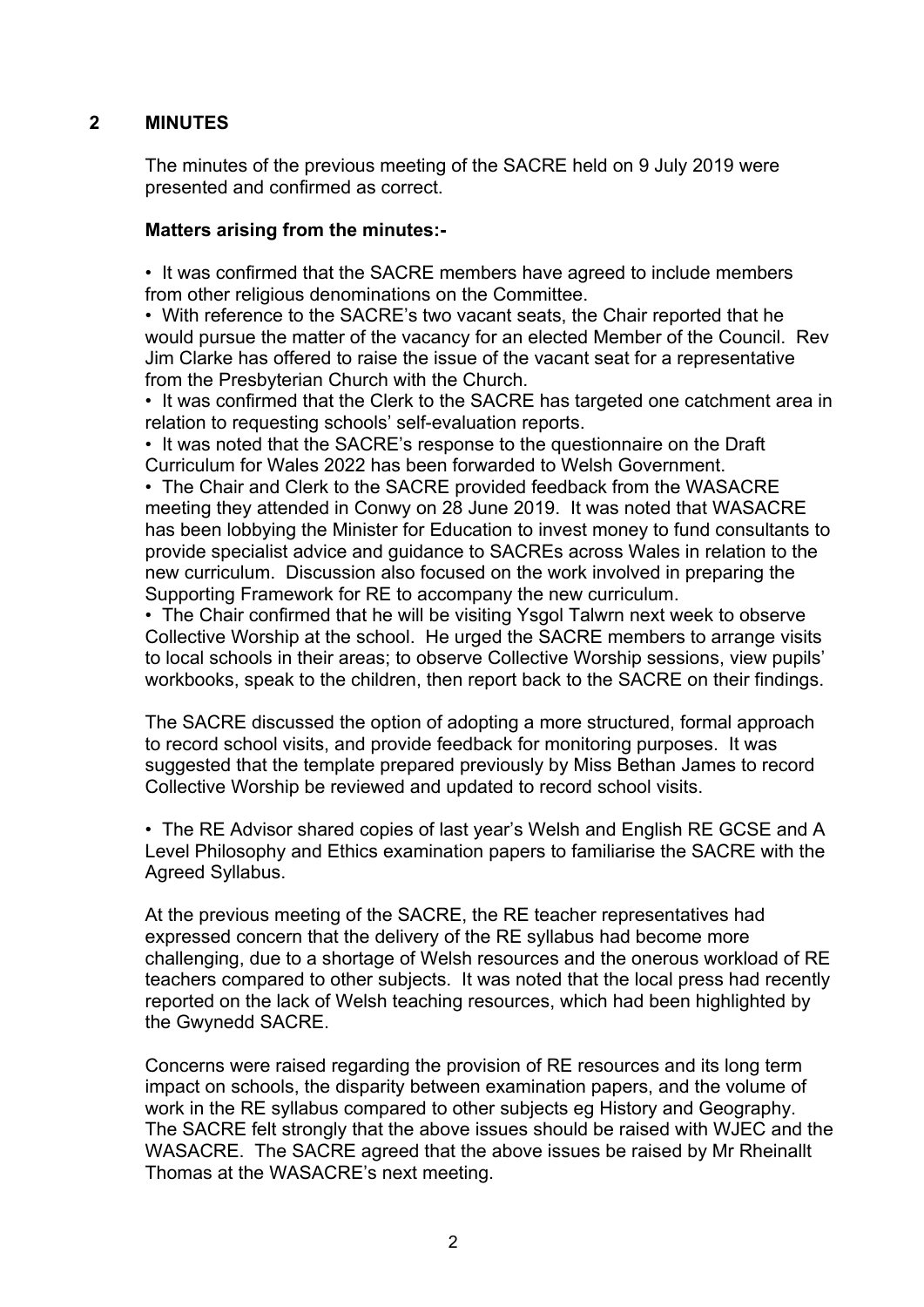The SACRE expressed concern at the lack of teachers who are currently being trained to teach Humanities as a subject, which will have negative impact on RE in the future.

The Clerk to the SACRE reported that Miss Bethan James, the SACRE's former advisor, has suggested that a teacher representative from a non-church primary school be appointed to the SACRE to strengthen the relationship between the SACRE and schools.

## **RESOLVED:-**

**• That the Chair raises the issue of a vacant seat on the SACRE for an elected Member with the Head of Democratic Services.**

**• That Rev Jim Clarke contacts the Presbyterian Church to request that the Church nominates a representative to join the SACRE.**

**• That members continue to undertake visits to local schools to observe Collective Worship, and to use the template previously prepared by Miss Bethan James.**

**• That the Clerk, on behalf of the SACRE, writes to the WJEC to express concerns regarding the disparity between examination papers and the volume of work in the RE syllabus compared to other subjects.**

**• That the issue of disparity between RE GCSE and A Levels compared with other subjects be raised by Mr Rheinallt Thomas at WASACRE's next meeting.**

**• That the Clerk and teacher representatives discuss the content of the letter to the WJEC regarding the RE syllabus and teachers' heavy workload.** 

**• The Clerk to look into the possibility of including a non-church teacher representative from the primary sector on the SACRE.**

#### **3 REPRESENTATION BY RELIGIOUS DENOMINATIONS ON THE SACRE**

The SACRE discussed and agreed to accept the Quakers as a religious denomination on the SACRE.

Mr Gerald Hewitson, a member of the Anglesey Quakers was nominated and appointed as a members of the SACRE, and was formally welcomed by the Chair.

#### **RESOLVED to note the information presented.**

#### **4 ANGLESEY SACRE'S ACTION PLAN FOR 2019/22**

The Chair reported that the SACRE's Action Plan 2019/22 was adopted at the SACRE's last meeting, and will be reviewed on a regular basis.

Discussion focused on adapting the way the SACRE works, and introducing a level of expertise to the SACRE. The Clerk to the SACRE reported that she will be taking over the role of RE Advisor from Mrs Helen Bebb, and will prepare the Action Plan in future, and represent the SACRE in meetings.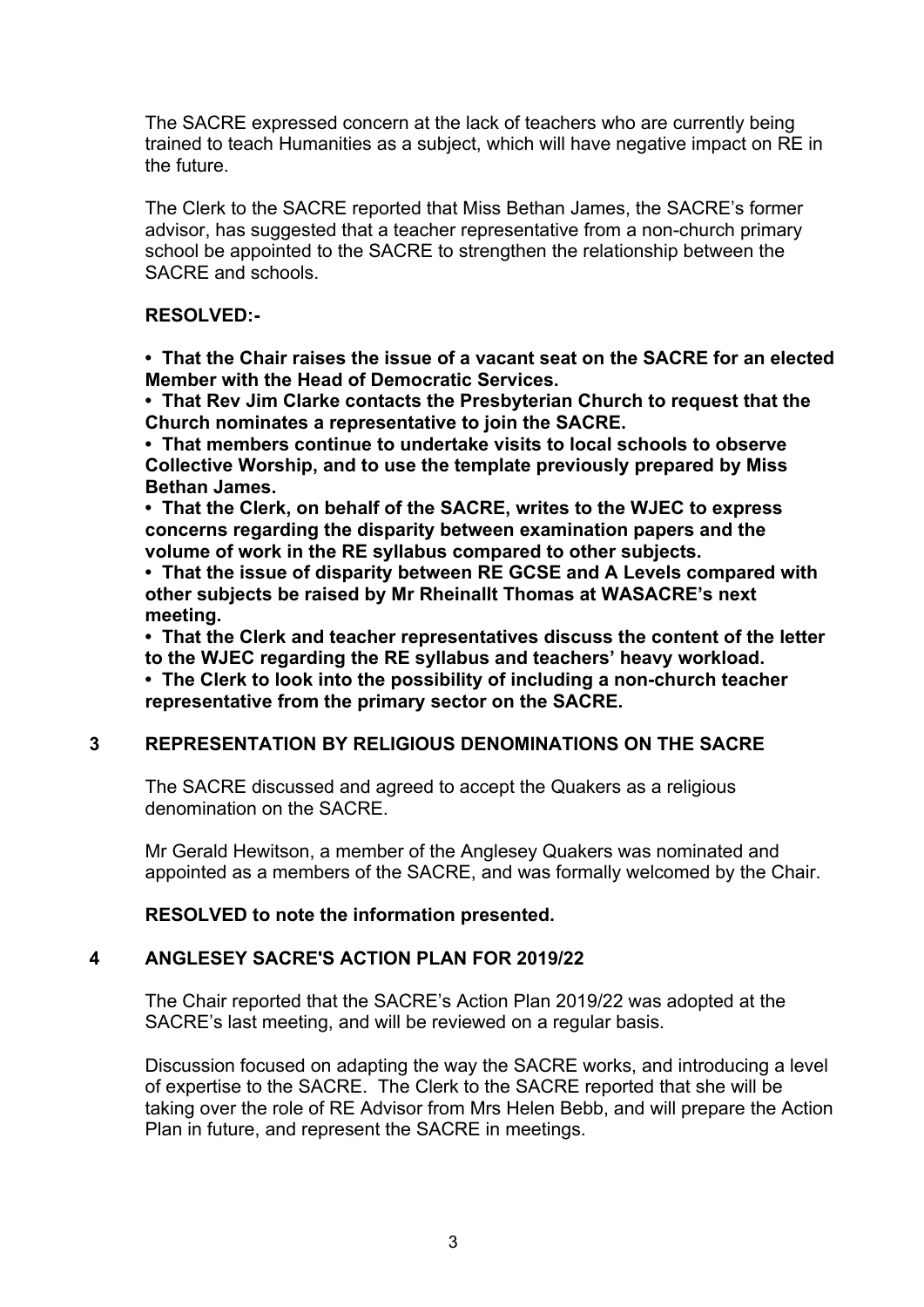It is hoped to convene additional informal meetings between the Clerk and teachers from the secondary sector to share their subject expertise and good practice in RE, which the Clerk will deliver to the SACRE. The SACRE's members will then have an opportunity to convey good practice to their catchment areas across the primary sector, ensuring that the SACRE's voice reaches all schools, and children have continuity in their learning.

The SACRE agreed that the above proposal was an excellent and exciting way forward, both to promote SACRE's profile and raise the image of RE in schools. It was noted that new channels of communication would be opened up, and bridge the gap between the primary and secondary sector.

## **RESOLVED:-**

**• To accept the information presented in the Action Plan 2019/22.**

**• To identify good practice in the secondary sector and facilitate the dissemination of good practice for the benefit of schools and teachers, and continue to raise the SACRE's profile.**

# **5 ANGLESEY SACRE'S ANNUAL REPORT FOR 2018/19**

The Clerk to the SACRE reported that she will be preparing the SACRE's Annual Report for 2018/19, which will contain detailed information on GCSE and A Level examination results. It was noted that the Annual Report will be presented in draft format, either this term, or at the SACRE's next meeting.

# **RESOLVED to note the information presented.**

# **6 SCHOOLS' SELF-EVALUATION REPORTS**

Schools' self-evaluation reports were presented by Ysgol Gynradd Bodedern, Ysgol Gymuned Llannerch-y-medd and Ysgol Gymraeg Morswyn.

It was noted that Bodedern school's self-evaluation report highlighted good practice by demonstrating opportunities the pupils had to speak, ask questions and express their opinions effectively in the Foundation Phase. Reference was made to pupils in Key Stage 2 successfully using their literacy skills to research information and complete written tasks.

It is evident that the self-evaluation report by Ysgol Gymuned Llannerch-y-Medd is very honest, as the Headteacher states that standards are satisfactory in the school. The pupils have a good RE background; the work is planned in advance; timetabled robustly on a weekly basis; and is listed as a priority in the Development Plan. The SACRE felt that examples of the pupils' work in the classroom was excellent.

The Ysgol Morswyn self-evaluation report states that the Governing body has monitored RE in the school, and should be praised. It was noted that good progress had been made in different areas, and pupils' understanding of religious artefacts is good. The report referred to keeping pupils safe from radicalisation.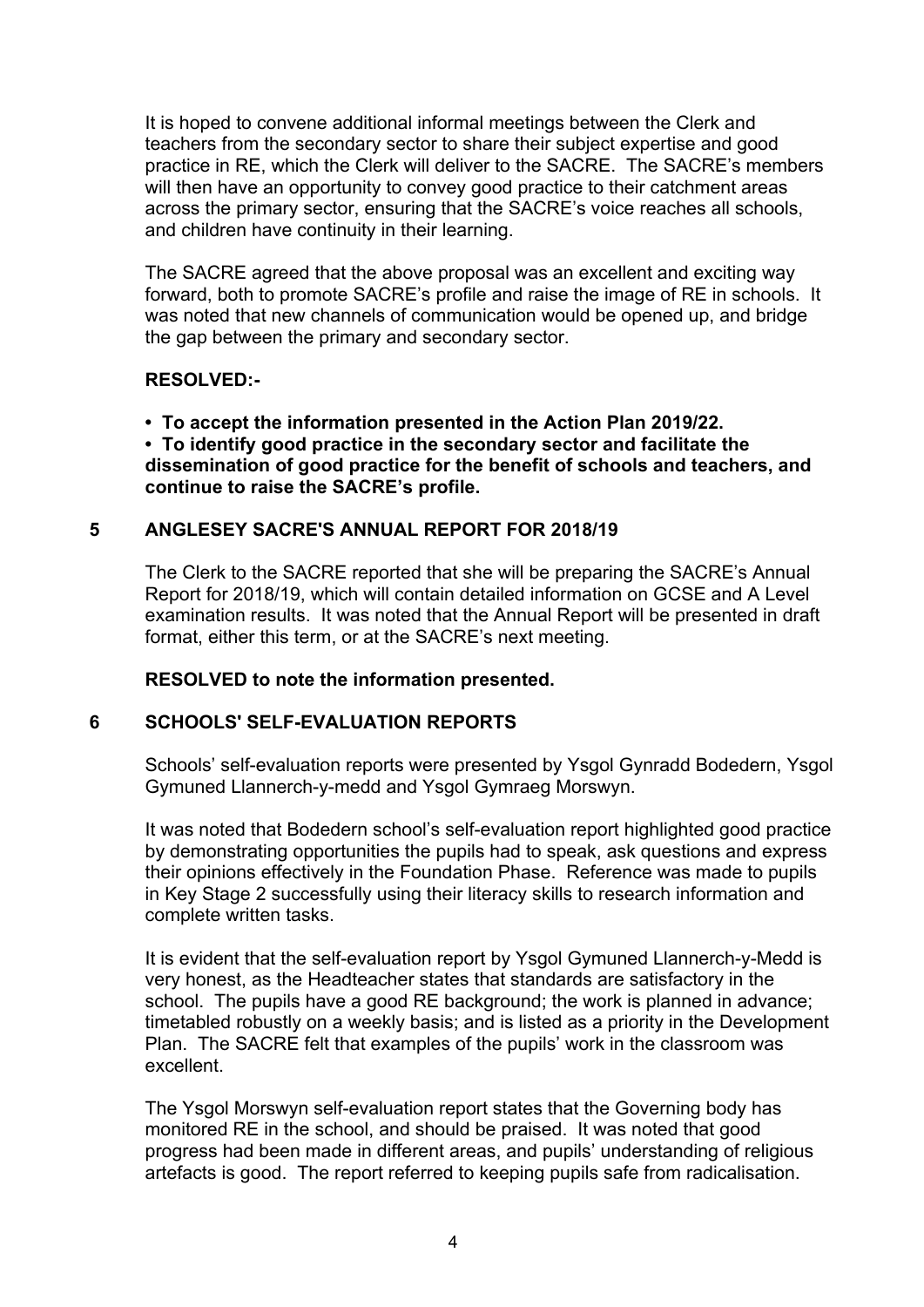The SACRE felt that this approach is good, but showed concern that only Christianity is discussed in the morning service, therefore other religions need to be introduced.

## **RESOLVED to note the RE schools' self-evaluation reports presented.**

### **7 RELIGIOUS EDUCATION STANDARDS**

Estyn inspection reports undertaken at Ysgol Gynradd Bodedern, Ysgol Gymuned Llannerch-y-medd and Ysgol Gymraeg Morswyn were presented for the SACRE's consideration.

The Clerk to the SACRE reported that no concerns have been raised by Estyn in the above schools.

It was noted that RE standards in Ysgol Gynradd Bodedern are being praised in the Estyn report. The report states that pupils are well behaved, courteous, show respect, care and concern towards others, and gain beneficial experiences and spiritual development at the school to become good citizens.

The Estyn report for Ysgol Gymuned Llannerch-y-medd states that the school's current performance is good, and most pupils make good progress in their writing skills in the Foundation Phase. The pupils also show respect and care for others.

Ysgol Gymraeg Morswyn's Estyn report states that the school's current performance is good. Pupils make sound progress in their learning and achieve well at the school. It was noted that the schools has a family atmosphere happy community for pupils and staff.

#### **RESOLVED to note information from the Estyn inspection reports presented.**

# **8 WALES ASSOCIATION OF SACRES (WASACRE)**

The draft minutes of the previous meeting of the WASACRE held on 28 June 2019, were presented for information.

The Chair reported that the WASACRE has lobbied Welsh Government to provide professional support to SACRES across Wales. Reference was also made to the Supporting Framework for RE, which is now being finalised.

The SACRE highlighted the presentation given by Sally Holland, the Children's Commissioner for Wales, which referred to the 'rights' of children. The SACRE felt that children educated at home could be disadvantaged in their social skills development, and that changes need to be implemented by Welsh Government to address this, as current monitoring and intervention measures are inadequate.

It was noted that the WASACRE's next meeting would be held in Aberaeron on 21 November 2019.

## **RESOLVED to note the information presented in the WASACRE minutes.**